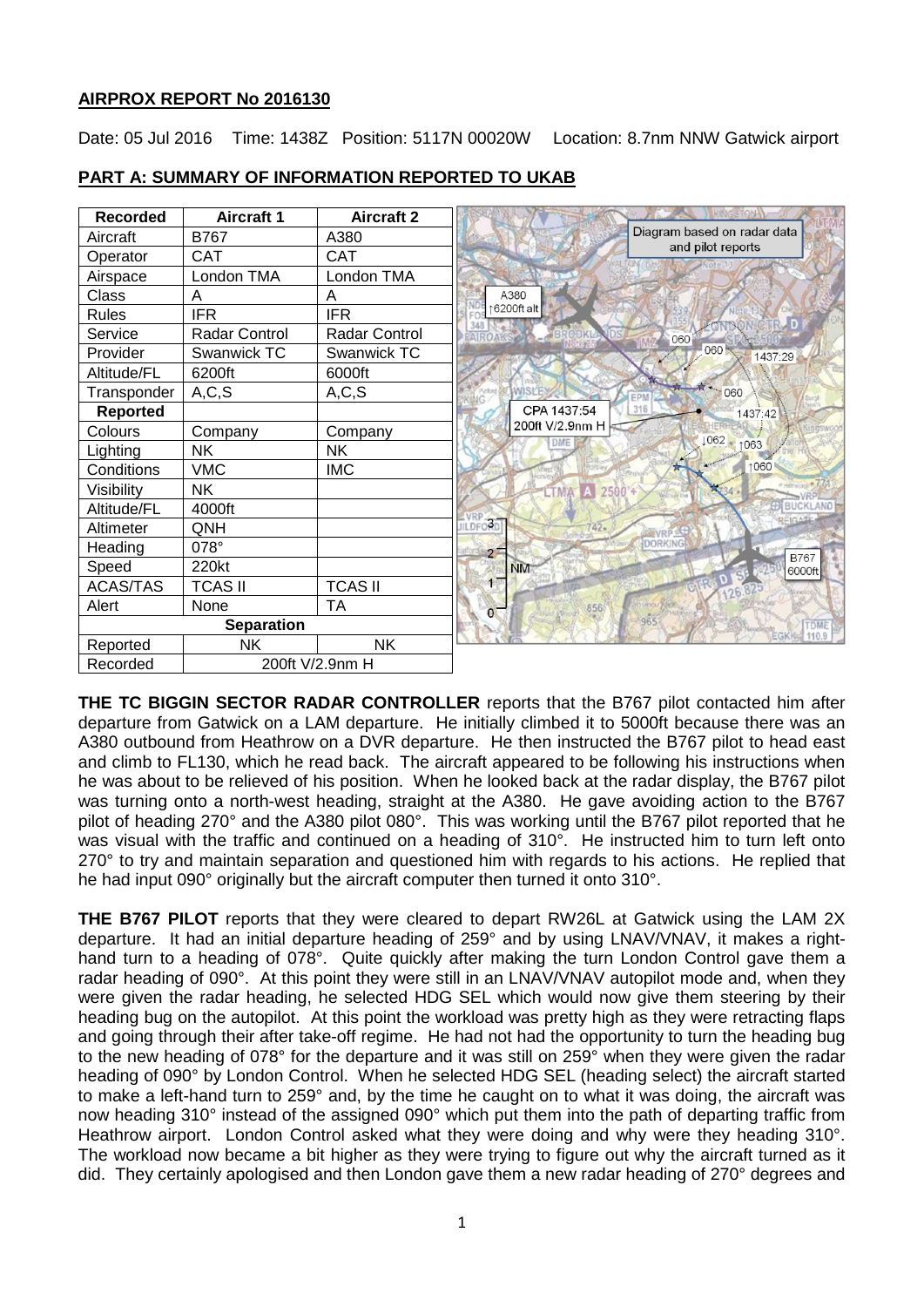a climb to keep clear of traffic. It wasn't until they had levelled off at their cruise altitude and had some time to think about it that they realized what had happened and why.

He assessed the risk of collision as 'Medium'.

**THE A380 PILOT** reports that he had been unaware at the time that an Airprox had been filed. Only limited information could be reported as he had only been informed about it recently. He recollected receiving a TA and avoiding action from ATC. He did not see the other traffic because he was operating in IMC at the time.

The weather at Gatwick was recorded as follows:

METAR EGKK 051420Z 33008KT 300V360 9999 SCT044 21/10 Q1019=

### **Analysis and Investigation**

## **CAA ATSI**

ATSI had access to a report from the LTCC Biggin Sector controller, the area radar recordings, the NATS Initial Watch Management Report and a recording of the Biggin Sector R/T transmissions. Screenshots produced in this report are provided using the area radar recordings. Levels indicated are altitudes. All times UTC. The B767 (code 7214) was outbound IFR from Gatwick airport. The A380 (code 4716) was outbound IFR from Heathrow airport, both pilots were in receipt of a Radar Control Service from London Control.

At 1434:53, the B767 pilot having departed from RW26L at Gatwick airport contacted the Biggin Sector controller and reported climbing through 2000ft for 6000ft on the LAM2X Standard Instrument Departure (SID) (Figure 1). The Biggin Sector controller instructed the B767 pilot to climb to altitude 5000ft.



Figure 1 – UK AIP AD 2-EGKK-6-3 LAM2X SID.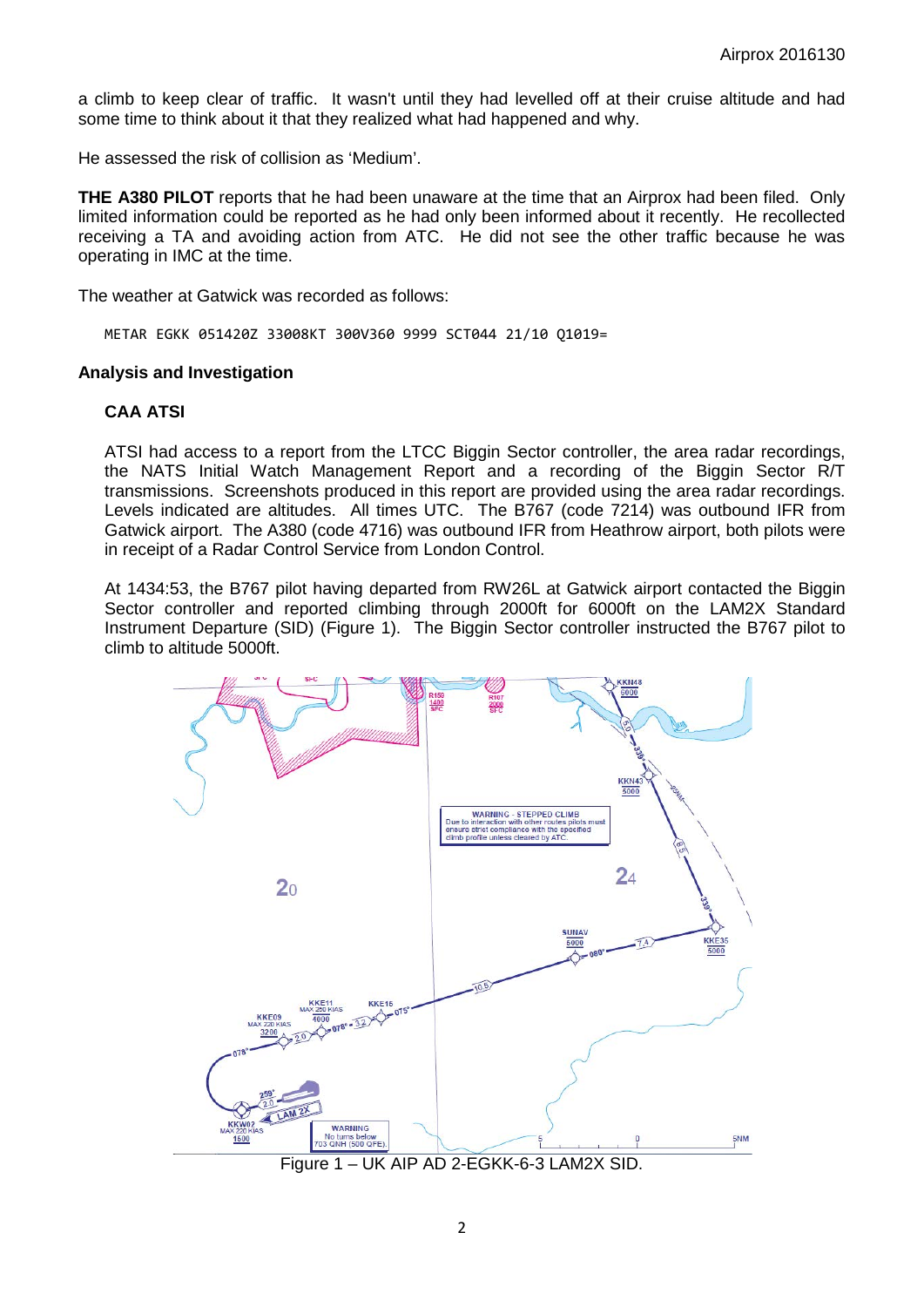At 1435:20, the A380 pilot, having departed from RW27L at Heathrow airport, called the Biggin Sector controller and reported climbing through 2600ft for Flight Level(FL) 060 on the DET2G SID (Figure 2). The Biggin Sector controller asked the A380 pilot to confirm that he was climbing to altitude 6000ft which was then acknowledged by the A380 pilot.



At 1436:09 (Figure 3), the Biggin Sector controller instructed the B767 pilot to fly heading 090° and climb to FL130. The B767 pilot read back the heading correctly but asked for the level to be passed once more. The Biggin Sector controller repeated the cleared Flight Level which was then correctly read back.



Figure 3 – Swanwick MRT at 1436:09.

At 1436:45 (Figure 4), the B767 had commenced a left-turn, the Mode S derived heading information indicated 037°. This was observed by the Biggin Sector controller and, at 1437:04, he transmitted the following to the B767 pilot: *"[B767 C/S] er where are you going you're meant to be right onto a heading of 090 can you er standby".*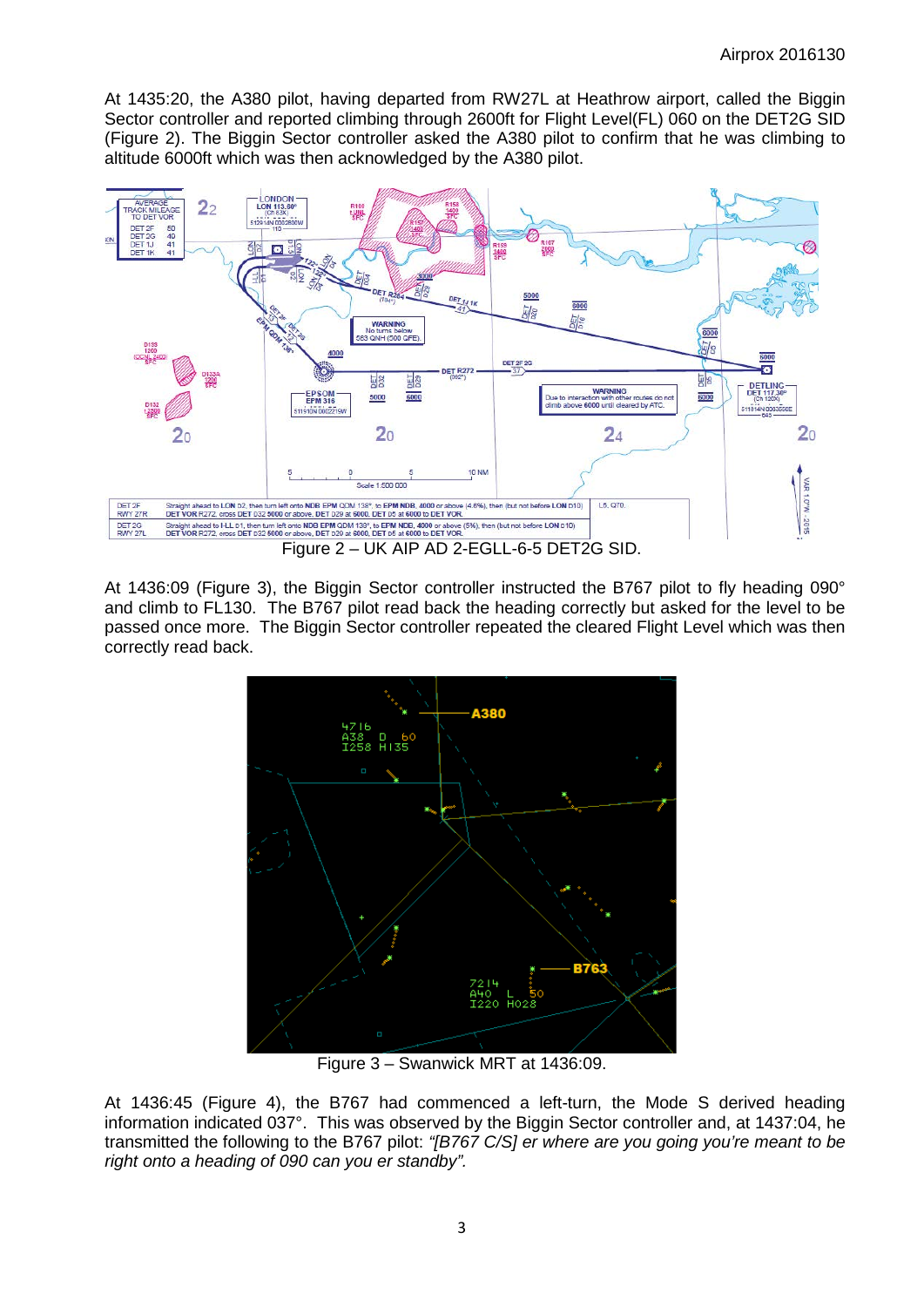

At 1437:11 (Figure 5), the Biggin Sector controller issued an avoiding action turn to the A380 pilot transmitting *"[A380 C/S] turn left on to heading of zero eight zero this is avoiding action".*

At 1437:18 (Figure 6), the Biggin Sector controller issued an avoiding action turn to the B767 pilot transmitting *"[B767 C/S] heading two seven zero degrees avoiding action".*



At 1437:24 (Figure 7), the Short Term Conflict Alert (STCA) activated. At this time the horizontal distance between the B767 and the A380 was 6.6nm, the vertical distance was 300ft.

At 1437:26 (Figure 8), the B767 had reversed the left turn, the Mode S derived heading information indicated 323°. The Biggin Sector controller then transmitted the following to the B767 pilot: *"[B767 C/S] are you on a heading of 270?"*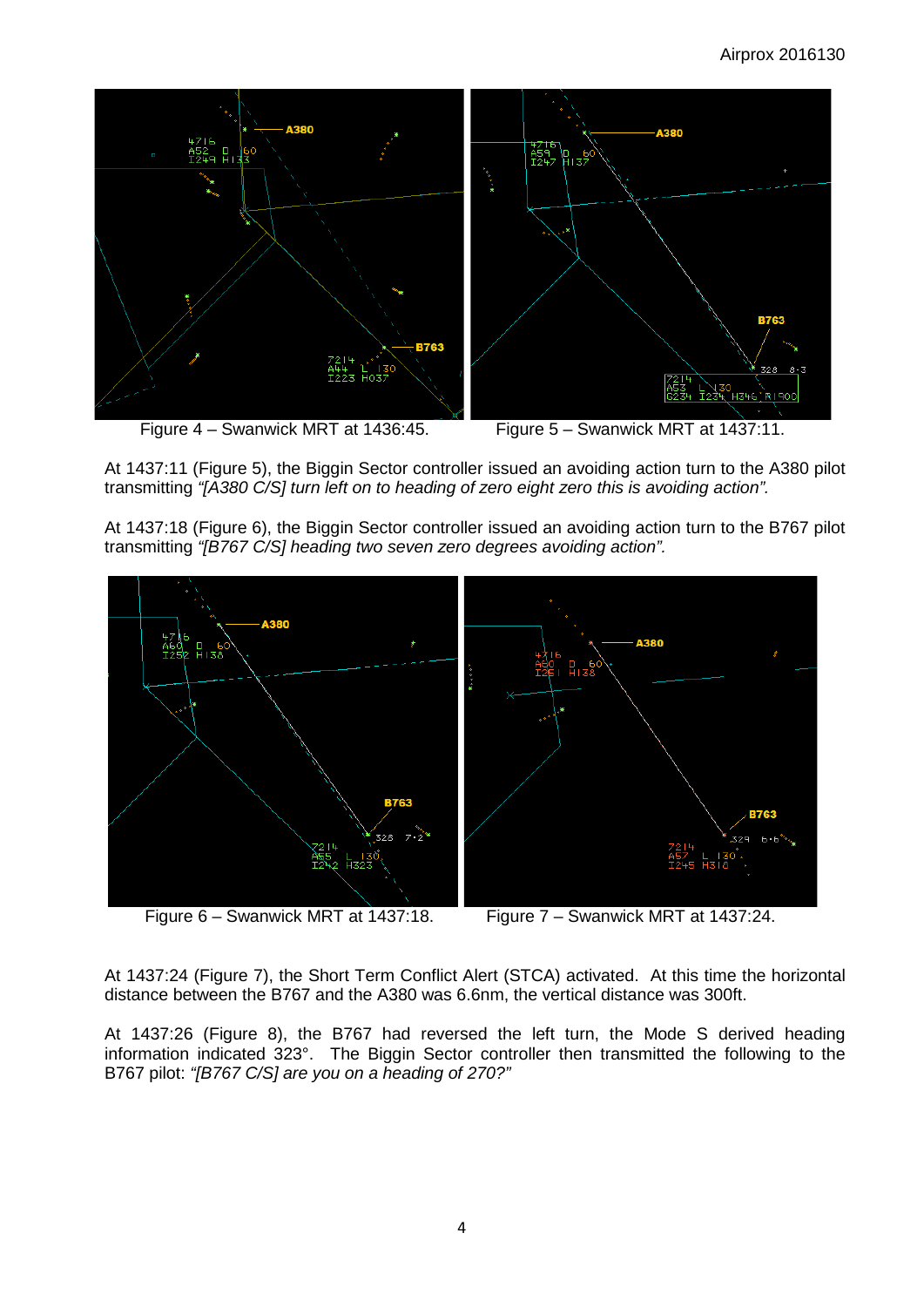

At 1437:39 (Figure 9), the B767 pilot responded with *"310 [*heading] *we are turning left we have traffic in sight".*

At 1437:46 the Biggin Sector controller re-iterated the avoiding action turn instruction to the B767 pilot. He then read back "*we are in the turn for 270"*.

CPA occurred at 1437:54 (Figure 10), with a minimum horizontal distance of 2.9nm and a minimum vertical distance of 200ft.



Figure 10 – Swanwick MRT at 1437:54 (CPA).

The published altitude of the LAM 2X SID is 6000ft with a stepped climb profile due to interaction with other routes. The Biggin Sector controller initially restricted the B767 pilot's climb to 5000ft against the A380 which was climbing to 6000ft on the DET 2G SID, the published altitude of which is also 6000ft.

When the Biggin Sector controller assessed that the B767 was ahead of the A380, he elected to take the B767 pilot off the SID, issued a radar heading of 090° and cleared the aircraft to climb to FL130. As the B767 pilot was established in the right turn onto the assigned radar heading, he then reversed the turn and was observed to turn left. The Biggin Sector controller's initial action was to challenge the B767 pilot's deviation from the assigned heading. Prudently, the controller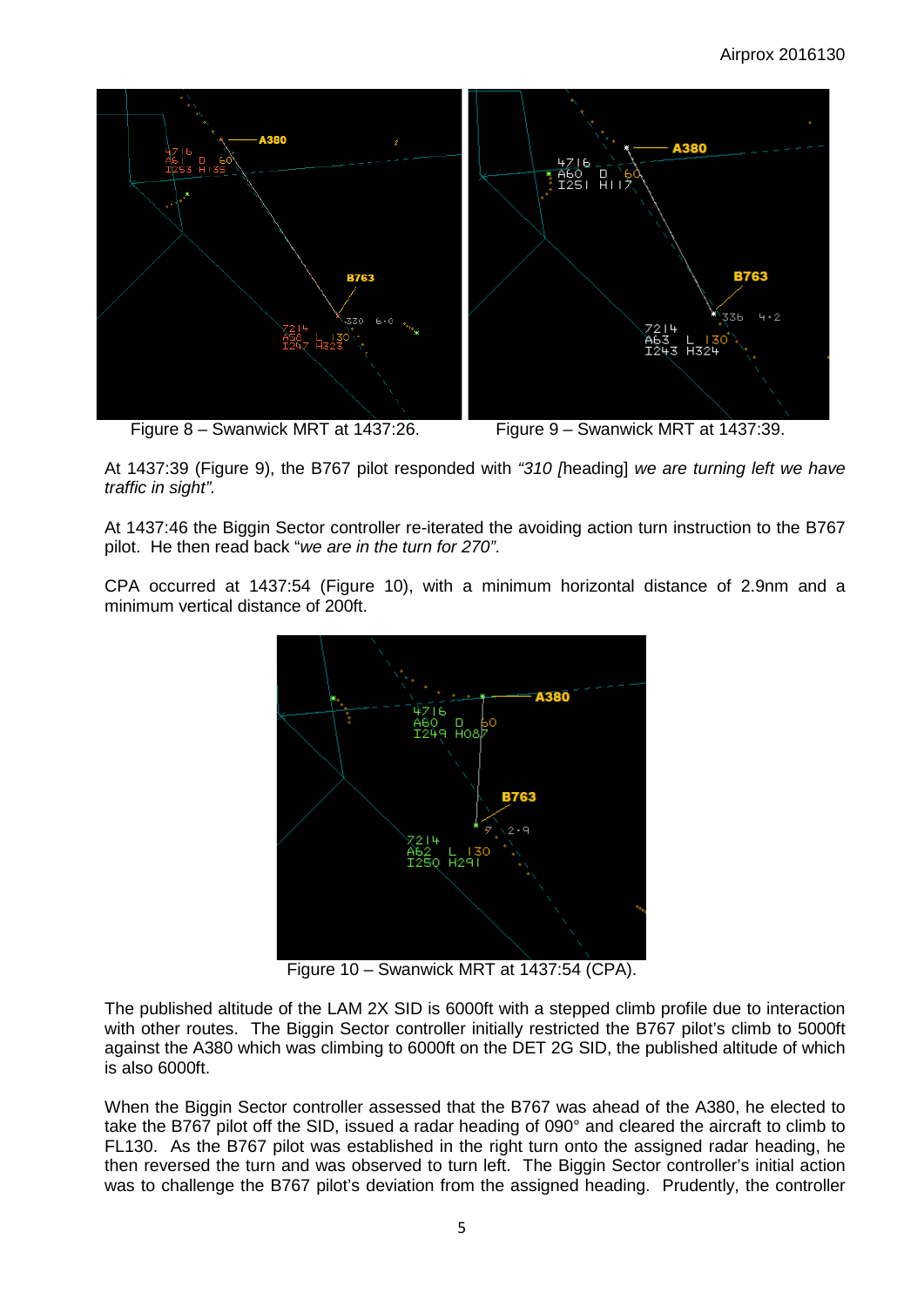did not wait for an explanation from the B767 pilot and therefore instructed him to stand-by, before issuing an avoiding action turn to the A380 pilot of left onto heading 080°

The Biggin Sector controller then issued an avoiding action turn to the B767 pilot of left (the B767 was already established in a left-turn) onto 270°. Before establishing on the assigned heading however, the B767 pilot reversed the turn again and turned right. This action was challenged by the Biggin Sector controller, in response the B767 pilot reported that he had the traffic in sight, to which the controller reiterated the assigned heading. There was no reference to this in the B767 pilot's report; therefore, it is unclear what caused the B767 to turn right. The Biggin Sector Controller was providing a Radar Control Service to both the A380 and the B763 within the London TMA which is Class A (controlled) airspace. In this class of airspace, aircraft are required to comply with ATC instructions.

Although the Biggin Sector controller used the words 'avoiding action' when he issued the avoiding action turns to both the A380 and the B767 pilots, the standard avoiding action phraseology[1](#page-5-0) was not used, and the word 'immediately' was omitted. Also, specific Traffic Information on the conflicting traffic was not passed to either aircraft. Avoiding action turns were issued by the Biggin Sector controller to both the B767 and the A380 pilots, however, the standard avoiding action phraseology was not used. The avoiding action turn issued to the B767 was not complied with when its pilot reversed the turn.

Although not a contributory factor in the Airprox, the Biggin Sector Controller stated in his written report that he was in the process of handing over the sector to a relief controller at the time the Airprox occurred.

The B767 pilot deviated from the assigned radar heading when the autopilot's HDG SEL mode was selected, this caused the aircraft to commence a left turn left onto a 'bugged' heading of 259°. The left turn brought the B767 into conflict with the A380 causing separation to be lost. [3nm and/or 1000ft.]

#### **UKAB Secretariat**

The B767 and A380 pilots shared an equal responsibility for collision avoidance and not to operate in such proximity to other aircraft as to create a collision hazard<sup>[2](#page-5-1)</sup>.

'In Class A airspace all flights shall be subject to ATC clearance'.[3](#page-5-2)

#### **Summary**

An Airprox was reported when a B767 and an A380 flew into proximity at 1438 on Tuesday 5<sup>th</sup> July 2016. The B767 pilot was operating under IFR in VMC, the A380 pilot was operating under IFR, in IMC. Both pilots were in receipt of a Radar Control Service from Swanwick TC. The B767 did not turn as instructed by ATC and came into proximity to the A380.

#### **PART B: SUMMARY OF THE BOARD'S DISCUSSIONS**

Information available included reports from both pilots, the controller concerned, area radar and RTF recordings and reports from the appropriate ATC and operating authorities.

Looking first at the actions of the B767 pilot, the Board wondered why he had not followed ATC instructions and had turned the wrong way. The Board noted that he had been following the LAM SID from Gatwick airport, had set the departure heading of 259° on his heading bug but had turned

 $\overline{\phantom{a}}$ 

<span id="page-5-0"></span><sup>1</sup> CAP 413 Chapter 5: Radar Phraseology paragraph 5.27.

<sup>&#</sup>x27;G-CD, avoiding action, turn left immediately heading 270 degrees traffic left 10 o'clock 5 miles converging indicating 3000 feet fast moving.'

<span id="page-5-1"></span><sup>2</sup> SERA.3205 Proximity.

<span id="page-5-2"></span><sup>3</sup> SERA.6001 Classification of airspaces.